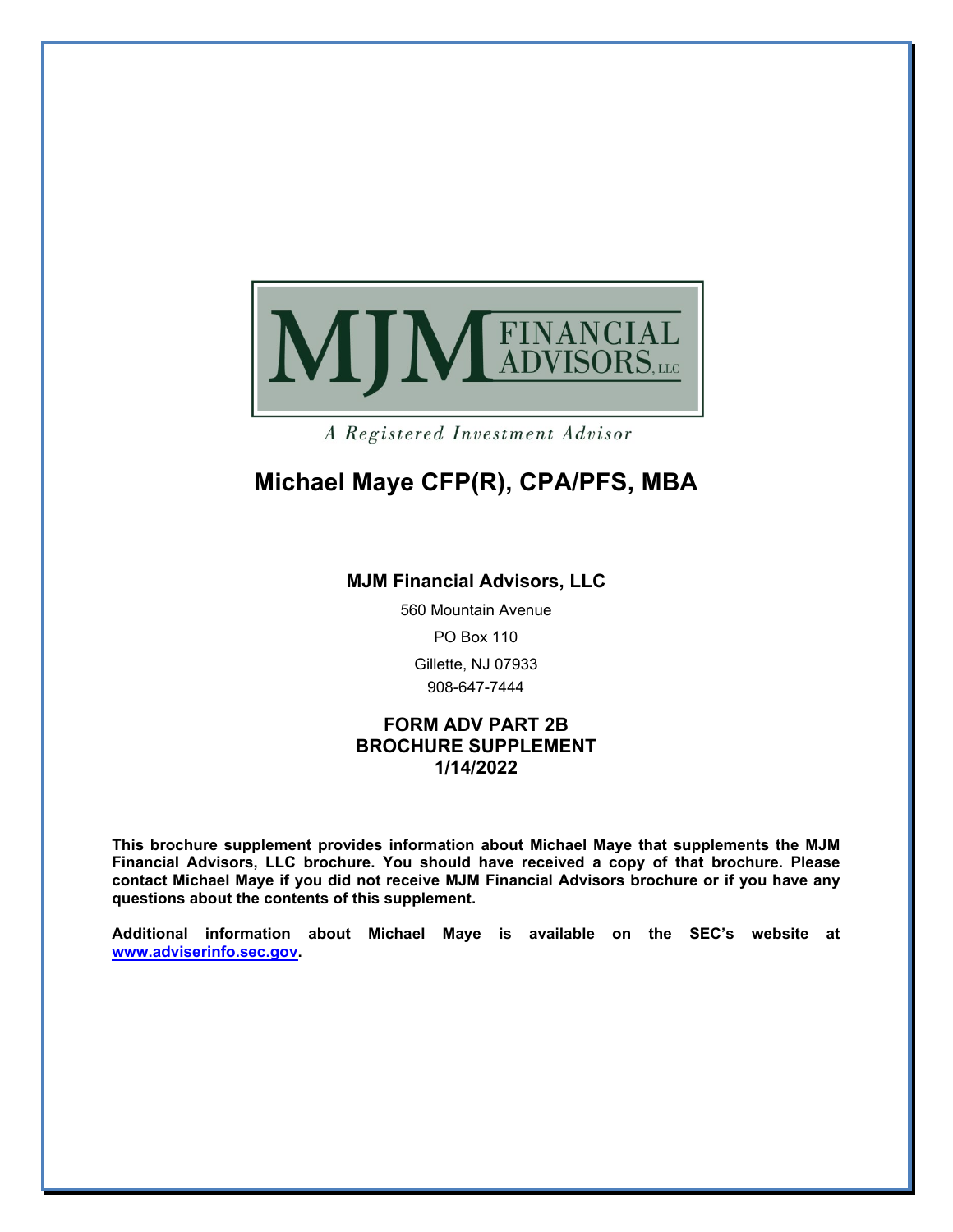# **Table of Contents**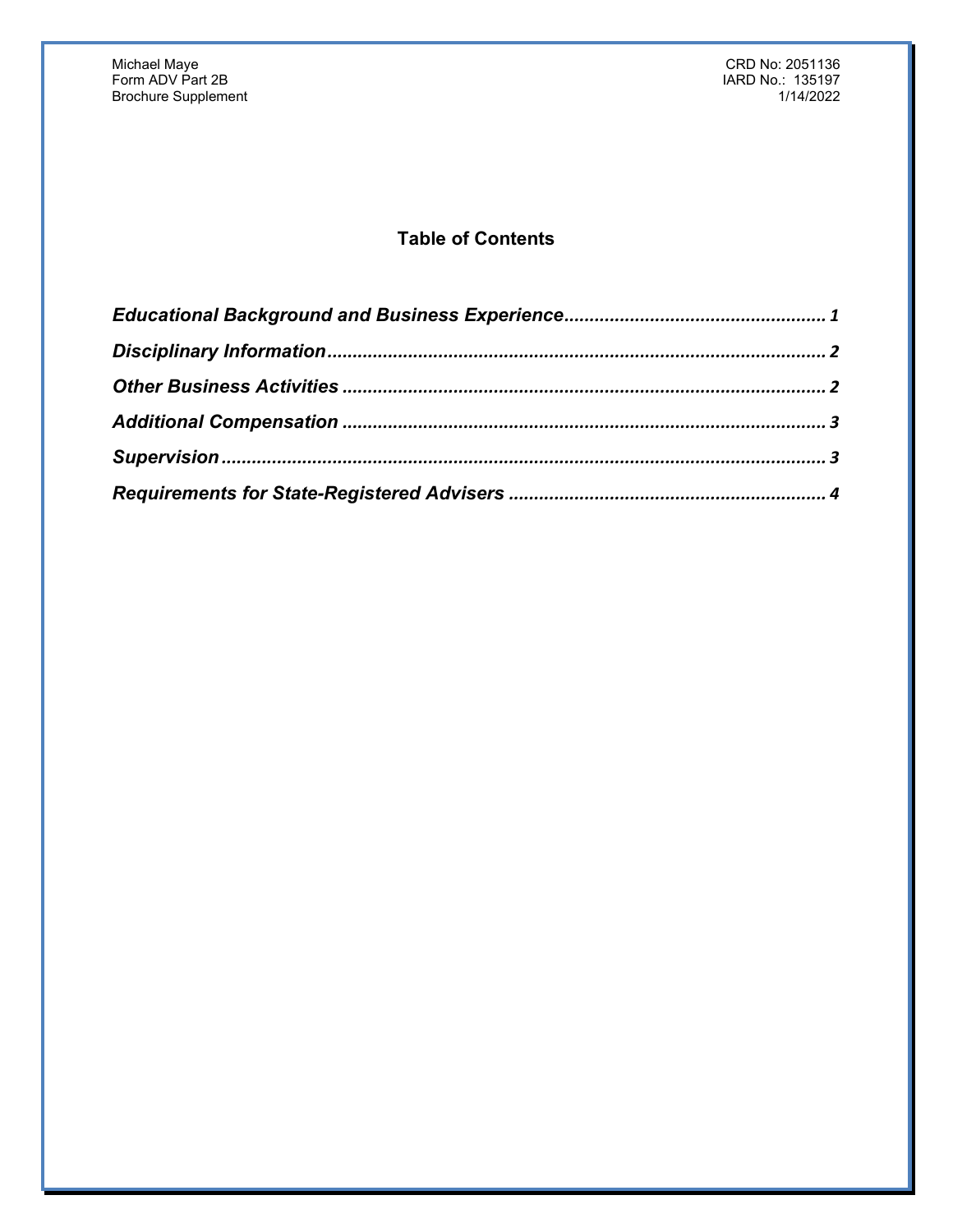# *Educational Background and Business Experience*

#### <span id="page-2-0"></span>**Michael Maye CFP(R) (1), CPA(2), PFS(3)**

#### **Form ADV Part 2B, Item 2**

*Year of Birth:* 1965

*Formal Education after High School:*

- Pace University, MBA, Finance: Investment & Portfolio Mgmt, 1995
- St. John's University, BS, Accounting, 1987

#### *Business Background for the Previous Five Years:*

- MJM Financial Advisors LLC President, 04/2005 to present
- Self employed investor 10/2004 to 03/2005
- Dun & Bradstreet Leader Financial Planning & Analysis, 05/2004 09/2004
- J.P. Morgan Asset Mgmt Vice President & CFO Funds and Financial Intermediaries Group - 07/2003 - 02/2004
- Alliance Capital Management L.P. Vice President Corporate Planning & Analysis - 03/1996 to 07/2003

#### *Certifications:*

**(1) Certified Financial Planner (CFP(R))**, Accredited by the National Commission for Certifying Agencies (NCCA), this designation is issued by the Certified Financial Planner Board of Standards, Inc. (CFPBS) and is granted to individuals who complete a CFP certification examination and as well as meet the following prerequisites: bachelor's degree from an accredited college or university and three years of full time financial planning experience. In order to qualify for the CFP examination, the candidate must complete a CFP-board registered program or hold one of the following titles: CPA, ChFC, Chartered Life Underwriter, CFA, PhD in business economics, Doctor of Business Administration or Attorney's license. Once issued the candidate is required to complete 30 hours of continuing education every two years and must continuously meet the standards administered by the CFPBS.

**(2 ) Certified Public Accountant (CPA)**, CPAs are licensed and regulated by their state boards of accountancy. While state laws and regulations vary, the education, experience and testing requirements for licensure as a CPA generally include minimum college [education](http://www.aicpa.org/Advocacy/State/Pages/150-HourEducationRequirement.aspx) (typically 150 credit hours with at least a baccalaureate degree and a concentration in accounting), minimum [experience](http://www.aicpa.org/Advocacy/State/Pages/ExperienceRequirement.aspx) levels (most states require at least one year of experience providing services that involve the use of accounting, attest, compilation, management advisory, financial advisory, tax or consulting skills, all of which must be achieved under the supervision of or verification by a CPA), and successful passage of the Uniform CPA Examination. In order to maintain a CPA license, states generally require the completion of 40 hours of continuing professional education (CPE) each year (or 80 hours over a two year period or 120 hours over a three year period).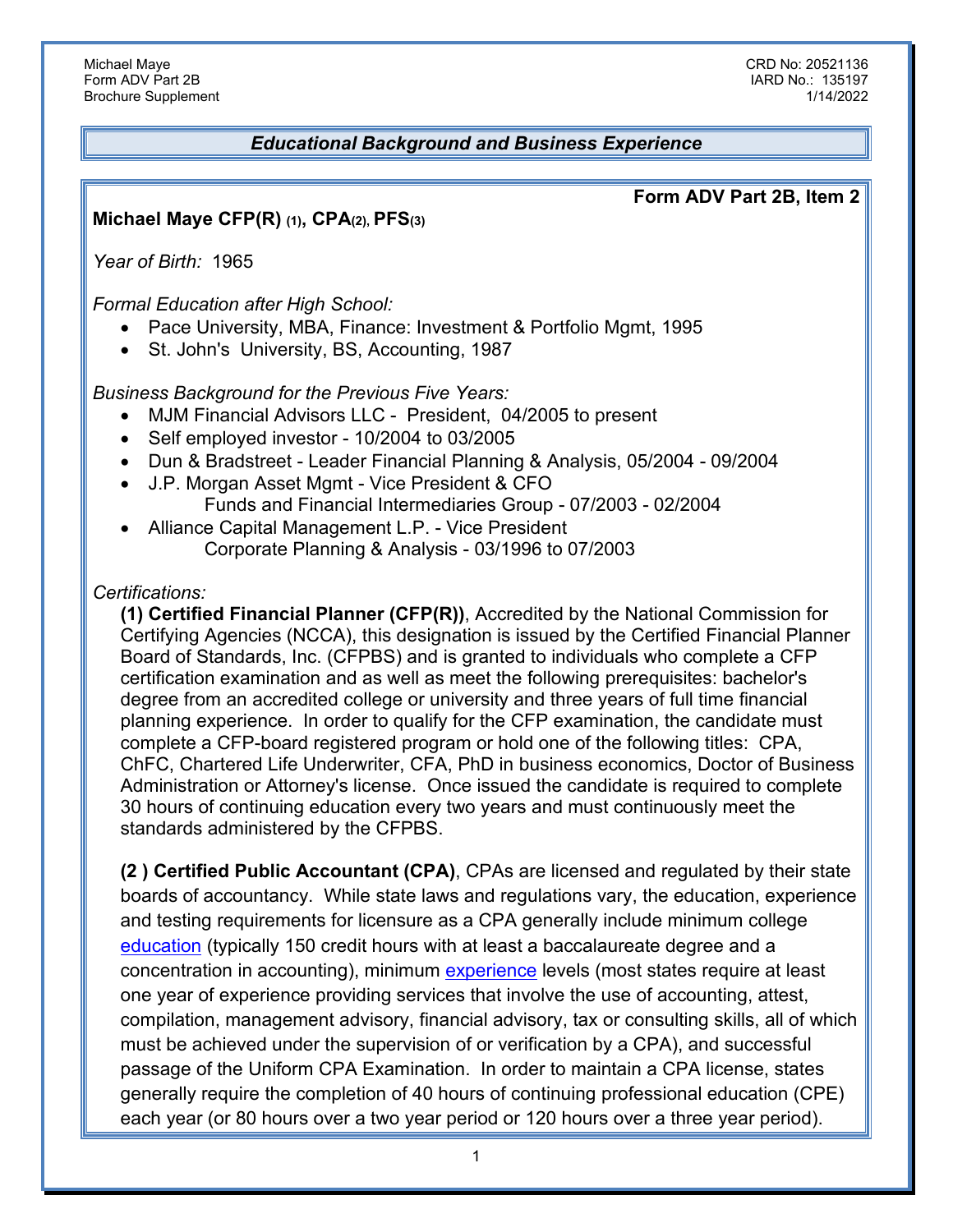Additionally, all American Institute of Certified Public Accountants (AICPA) members are required to follow a rigorous *Code of Professional Conduct* which requires that they act with integrity, objectivity, due care, competence, fully disclose any conflicts of interest (and obtain client consent if a conflict exists), maintain client confidentiality, disclose to the client any commission or referral fees, and serve the public interest when providing financial services. The vast majority of state boards of accountancy has adopted the AICPA's *Code of Professional Conduct* within their state accountancy laws or has created their own.

**(3 ) Personal Financial Planning Specialist (PFS)**, The PFS credential demonstrates that an individual has met the minimum education, experience and testing required of a CPA in addition to a minimum level of expertise in personal financial planning. To attain the PFS credential, a candidate must hold an unrevoked CPA license, fulfill 3,000 hours of personal financial planning business experience, complete 80 hours of personal financial planning CPE credits, pass a comprehensive financial planning exam and be an active member of the AICPA. A PFS credential holder is required to adhere to AICPA's *Code of Professional Conduct*, and is encouraged to follow AICPA's *Statement on Responsibilities in Financial Planning Practice*. To maintain their PFS credential, the recipient must complete 60 hours of financial planning CPE credits every three years. The PFS credential is administered through the [AICPA.](http://www.aicpa.org/InterestAreas/PeerReview/Community/Pages/ypsboa.aspx)

# *Disciplinary Information*

**Form ADV Part 2B, Item 3**

<span id="page-3-1"></span><span id="page-3-0"></span>Michael Maye possesses no disciplinary history required to be disclosed.

# *Other Business Activities*

## **Form ADV Part 2B, Item 4**

Michael Maye is a member of various not for profit financial planning related trade associations. Mr. Maye is a member of the Financial Planning Association and its local chapter the Financial Planning Association of New Jersey (FPANJ). Mr. Maye was the Treasurer and on the board of directors of FPANJ from 2008-2009. Mr. Maye is also a member of the National Association of Personal Financial Advisors (NAPFA). Mr. Maye has volunteered his time as a member of NAPFA University, a peer-to-peer learning effort within the trade association. In the past, Mr. Maye has spoken at several NAPFA national and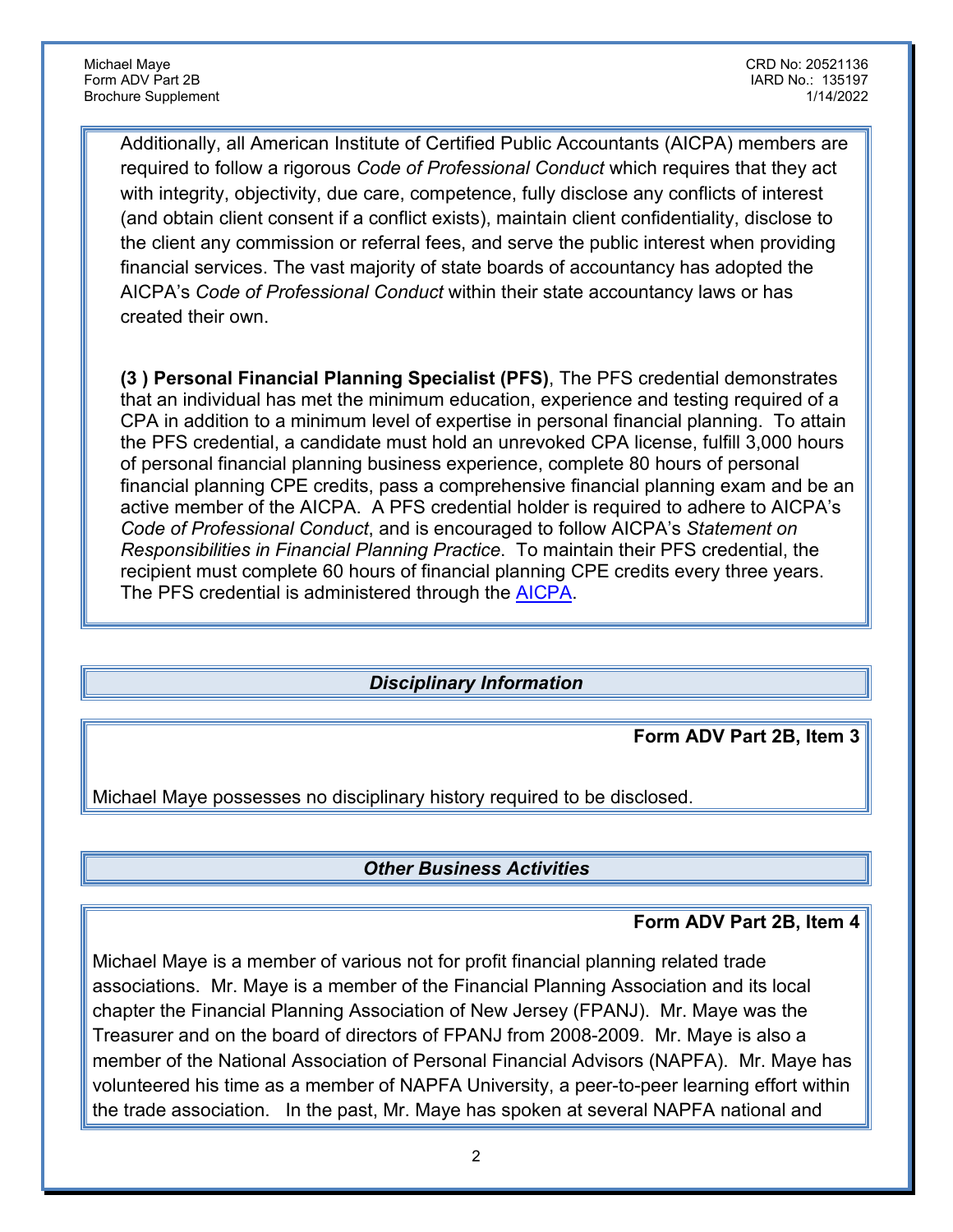regional conferences on various tax topics.

Mr. Maye has also written articles or provided information to several print and online publications on various financial topics.

# *Additional Compensation*

#### **Form ADV Part 2B, Item 5**

<span id="page-4-0"></span>Michael Maye does not receive additional compensation from outside sources. Mr. Maye in connection with speaking at various financial planning trade association events has received reimbursement for travel related expenses and free admission to the events.

# *Supervision*

#### **Form ADV Part 2B, Item 6**

<span id="page-4-1"></span>Michael Maye is the sole owner of MJM Financial Advisors, LLC and serves in multiple capacities at the firm. Mr. Maye is the firm's President, Chief Compliance Officer, and Investment Adviser Representative. The firm recognizes that not having these organizational duties segregated may potentially create conflicts of interest. The firm employs various policies and procedures to lessen these conflicts. Certain functions may be outsourced to assist in these efforts.